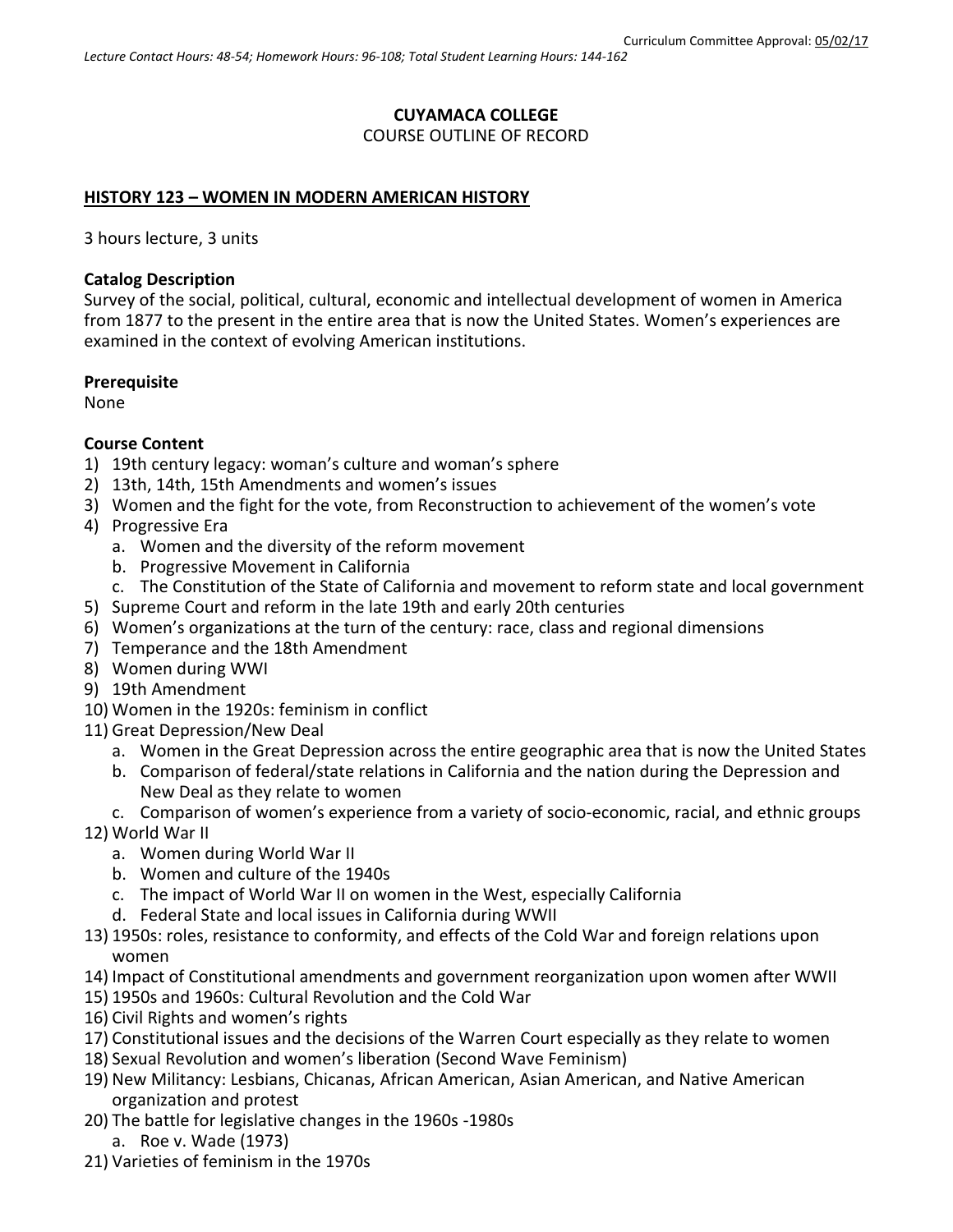- 22) Policies of state and local government as it relates to women in California
- 23) Rise of the "new Right" and challenges to feminism
- 24) Third Wave Feminisms and Social Justice
- 25) The impact of foreign policy and recent immigration upon women on the local, state and national levels
- 26) LGBT Civil Rights
- 27) Work and family life in the 21st century
- 28) War and politics in the 21st century

# **Course Objectives**

Students will be able to:

- 1) Evaluate the significant political, social and economic events, themes and figures of modern American history from the perspective of women.
- 2) Analyze the experiences of a variety of women taking into account socio-economic status, sexual preference, gender-identity, religion, race, ethnicity, language, and citizenship status.
- 3) Compare the lives of women in different geographic regions of the U.S. and explain how regional differences shaped women's opportunities, choices, and roles.
- 4) Evaluate significant interpretations of the modern history of women in America.
- 5) Recognize and evaluate the evolution of American politics and the U.S. Constitution since 1877 and their effect on women.
- 6) Identify significant Constitutional issues and Supreme Court cases since 1877, especially as these relate to women.
- 7) Analyze the social and political reform movements of the 20th and 21st century as they relate to women and describe the contribution of women to these movements.
- 8) Recognize and evaluate the role of citizens in creating changes under the U.S. Constitution and state government, including women's efforts for political equality.
- 9) Explain the development of California politics from 1877 to the present, especially state and local politics and legislation as they relate to women.
- 10) Analyze the Constitution of the State of California and significant changes as they relate to women since the late 19th century.
- 11) Analyze the effects of growth and power of the federal government upon women and how these changes have impacted federal-state relations between 1877 and the present.
- 12) Discriminate between primary and secondary sources.

# **Method of Evaluation**

A grading system will be established by the instructor and implemented uniformly. Grades will be based on demonstrated proficiency in subject matter determined by multiple measurements for evaluation, one of which must be essay exams, skills demonstration or, where appropriate, the symbol system.

- 1) Quizzes/exams that measure students' ability to identify, recall and evaluate major interpretations, themes, events, figures and interpretations in modern American history from the perspective of women and describe the influence of women on United States history.
- 2) Quizzes/exams that measure students' ability to compare the lives of women in different geographic regions of the U.S. and explain how regional differences, race, ethnicity, sexuality, and social and economic background shaped women's opportunities, choices, and roles.
- 3) Quizzes/exams that measure students' ability to identify and evaluate the evolution of the U.S political system and key Constitutional issues both in the U.S. and California constitutions; describe the role of citizens in creating change.
- 4) In-class group activities and writing assignments which measure students' ability to analyze the major events, themes and figures in the growth and development of California and how women were affected by and influenced them.
- 5) In-class group activities and writing assignments which measure students' ability to analyze the experiences of women from a variety of geographical regions and a variety of social, economic, religious, racial, and ethnic backgrounds.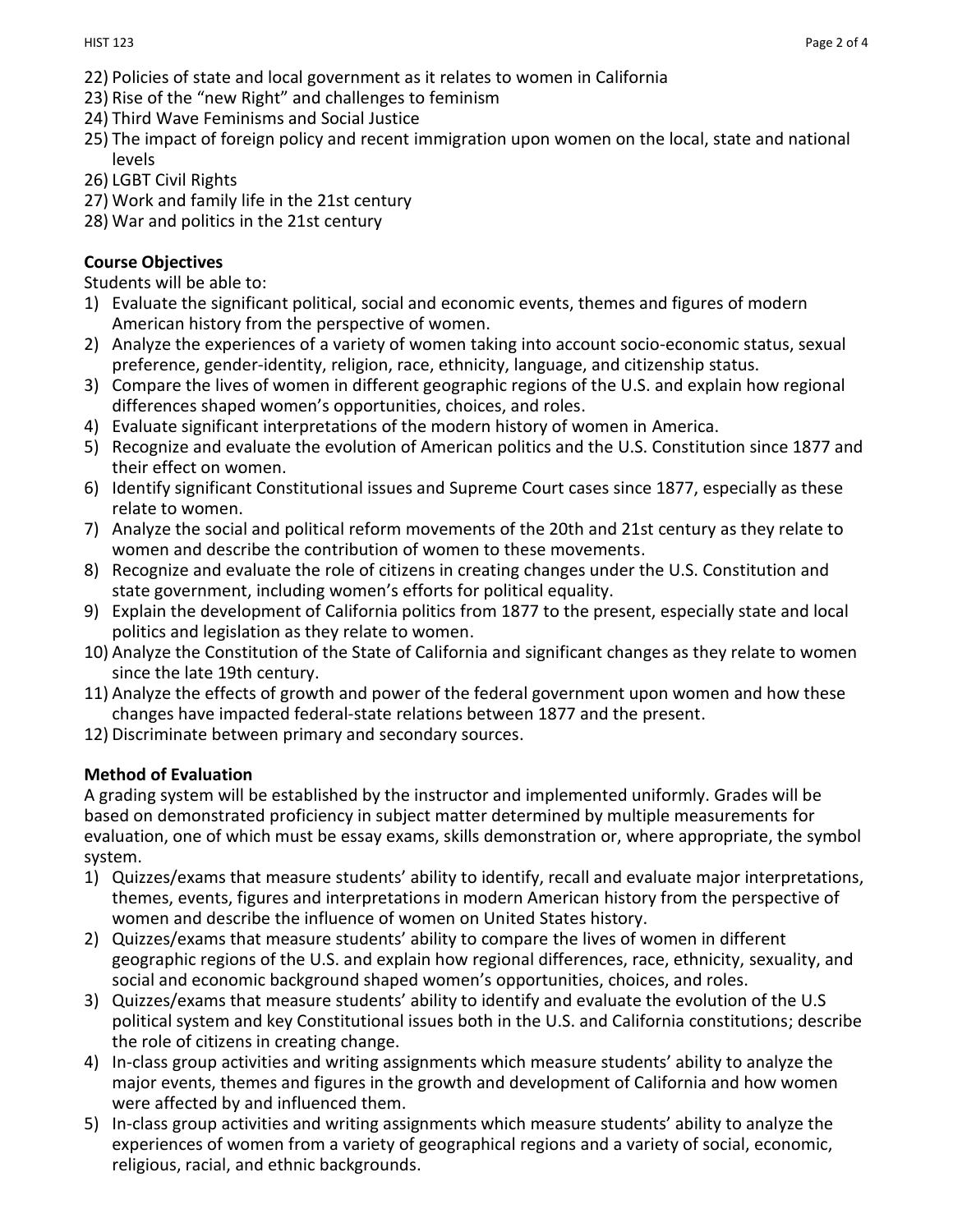6) Research papers/written homework that measure students' ability to write analytical papers that explain cultural, economic, social and political changes in modern American history and how they impacted or were influenced by women; discriminate between primary and secondary sources.

## **Special Materials Required of Student**

None

### **Minimum Instructional Facilities**

Smart classroom with writing boards, overhead projector

### **Method of Instruction**

- 1) Lecture and discussion
- 2) Small and large group discussion
- 3) Multimedia presentations
- 4) Guest speakers
- 5) Individual and group projects, structured in-class exercises
- 6) Auxiliary use of study groups, peer tutoring and/or instructional office hours

## **Out-of-Class Assignments**

- 1) Reading assignments, reading response questions, reading journals
- 2) Map exercises
- 3) Field exercises including museum and library research and visits to historic sites

## **Texts and References**

- 1) Required (representative examples):
	- a. DuBois, Ellen and Lynn Dumenil. *Through Women's Eyes: An American History with Documents.* Bedford-St. Martin, 2015.
	- b. Kerber, Linda K. and Jane Sherron de Hart. *Women's America: Refocusing the Past*. 8th Edition. Oxford University Press, 2015.
	- c. Norton, Mary Beth, ed. *Major Problems in American Women's History.* 4th Edition. Cengage, 2006.
	- d. Riley, Glenda. *Inventing the American Woman: An Inclusive History to 1877, Volume I*. 4th Edition. Wiley-Blackwell, 2007.

## 2) Supplemental:

- a. Primary Sources
	- 1. Skinner, Ellen. *Women and the National Experience: Primary Sources in American History*. 3rd edition. Pearson, 2010.
	- 2. Garcia, Mario T., ed. *A Dolores Huerta Reader*. University of New Mexico Press, 2008.
	- 3. Reid, Constance Bowman. *Slacks and Calluses: Our Summer in a Bomber Factory*. Smithsonian Books, 2004.
	- 4. Moody, Anne. *Coming of Age in Mississippi.*
	- 5. Zitkala-Sa. *American Indian Stories.*
	- 6. Calof, Rachel. *Rachel Calof's Story: Jewish Homesteader on the Northern Plains*. Indiana University Press, 1995.
- b. Secondary Sources
	- 1. Lee, Erika. *The Making of Asian America: A History*. Simon & Schuster, 2016.
	- 2. Hewitt, Nancy and Kirsten Delegard. *Women, Families, and Communities: Readings in American History, Volume 2*. 2nd Edition. Pearson, 2007.
	- 3. Fujino, Diane C. *Heartbeat of Struggle: The Revolutionary Life of Yuri Kochiyama*. University Of Minnesota Press, 2005.
	- 4. Pryor, Alton. *Fascinating Women in California History*. Stagecoach Publishing, 2003.
	- 5. Zanjani, Sally. *A Mine of Her Own: Women Prospectors in the American West, 1850-1950*. University of Nebraska Press, 1997.